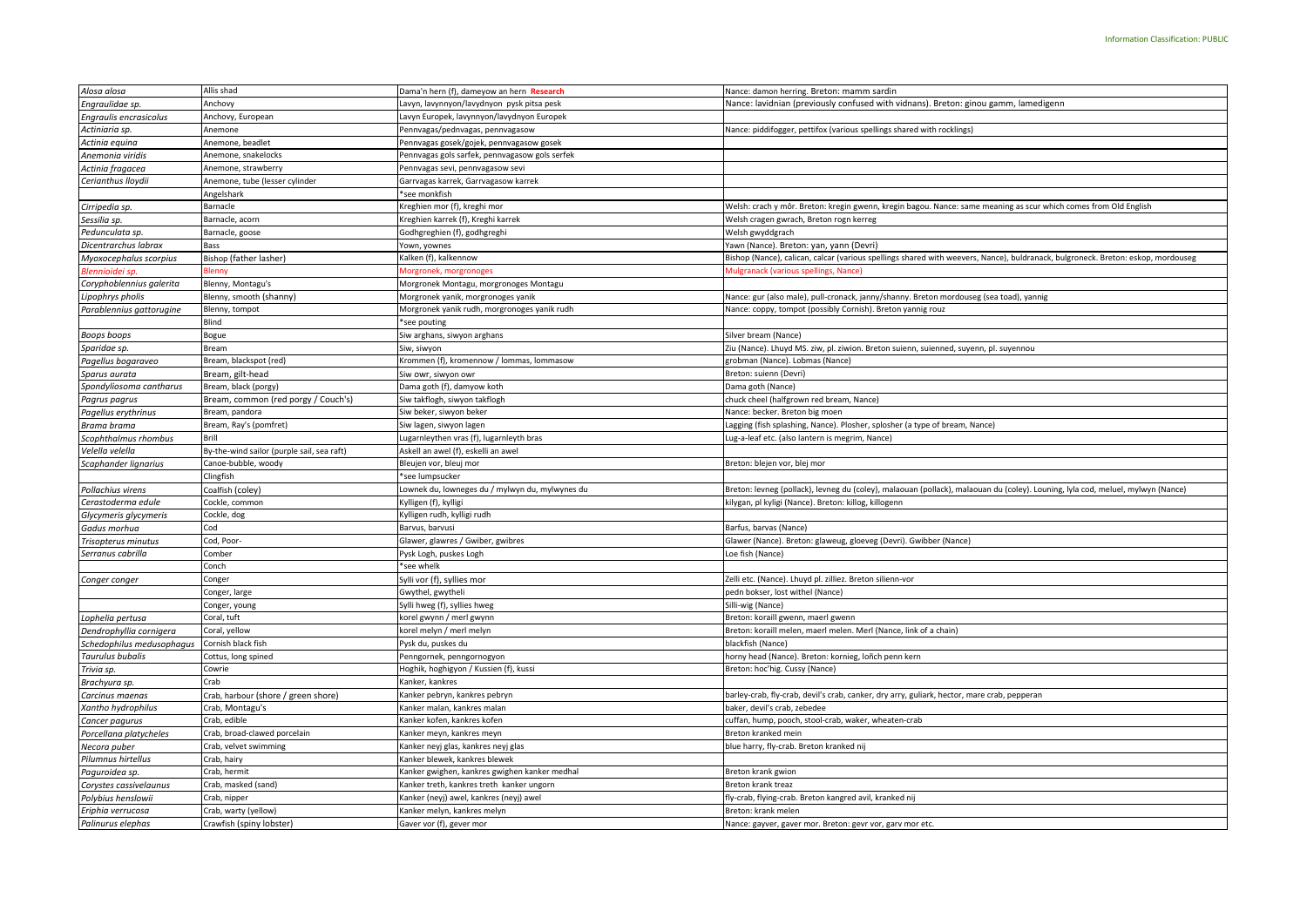| Sepia officinalis          | Cuttlefish (common / great / European)           | Padel ynkyn (f), padellow ynkyn                                         | Nance: padelynkyn etc. (also octopus), cole, goyle, stifak. Welsh: cyllell fôr, cyllell môr                               |
|----------------------------|--------------------------------------------------|-------------------------------------------------------------------------|---------------------------------------------------------------------------------------------------------------------------|
| Limanda limanda            | Dab, common                                      | Dabbleythen (f), dabbleyth dabb                                         | Carew: dab (meaning?)                                                                                                     |
| ophius piscatorius         | Devil-fish (monkfish / fishing-frog / angler)    | Pysk malan, puskes malan                                                | Nance: pesc mollan                                                                                                        |
| Scyliorhinus stellaris     | Dogfish (large-spotted / nursehound / bull huss) | morgi meur morgeun tal dhu                                              | Nance: taely, tail dooey etc., Welsh twyl and Breton touill rouz, touill du                                               |
| Scyliorhinus canicula      | Dogfish (lesser spotted / rough-hound)           | morgi tal freth                                                         | Nance: morgy, taely etc., Welsh twyl and Breton touill traezh. Lhuyd ms kei mor (p93)                                     |
| Squalus acanthias          | Dogfish, Spiny (spurdog)                         | Drenek, drenogyon                                                       | Nance: dranick                                                                                                            |
|                            | Dolphin / porpoise / grampus whale               | Morhogh, morhoghes / pyffer, pyffers / penndoll                         | Nance: morhoch, thornpelle (hole head) Welsh pendwll. Cornish arms kendall                                                |
|                            | porpoise                                         | oorpos                                                                  |                                                                                                                           |
| Callionymus lyra           | Dragonet, common                                 | Skogyn, skogynnow                                                       | Nance: see skoggan, scog. Breton skweg, skouêg, pl. skweged                                                               |
| Anguilla anguilla          | Eel, European (freshwater)                       | Sylli dowr yr (f), syllies dowr yr                                      | Nance: zilli dour yr                                                                                                      |
|                            | Father-lasher                                    | see bishop                                                              |                                                                                                                           |
| Pleuronectiformes          | Flatfish                                         | eyth (f), leythes                                                       | *see brill, dab, flounder, halibut, megrim, plaice, scaldfish, sole, topknot, turbot. Breton lizenn, Welsh lleden, llythi |
| Platichthys flesus         | Flounder                                         | eyth du/dhu (f), leythes du                                             | Breton lizenn zu, Welsh lleden ddu                                                                                        |
| Phycis blennoides          | Forkbeard (greater)                              | Dama'n densek (f), damyow an densek                                     | Nance: hake's dame                                                                                                        |
| Raniceps raninus           | Forkbeard (lesser)                               | Pysk penn du, puskes penn du                                            | Nance: tadpole-fish                                                                                                       |
| Belone belone              | Garfish                                          | Kerregen (f), kerrek, kerregennow                                       | Nance: gerrock, gerrick. Breton kerregenn, pl. kirrigenno, kerregenned                                                    |
| Pomatoschistus microps     | Goby, common                                     | Skansek kemmyn, skansogyon kemmyn                                       | Breton skanteg, pl. skanteged, skantegi                                                                                   |
| Gobius niger               | Goby, black                                      | Skansek du, skansogyon du                                               |                                                                                                                           |
| Gobius cobitis             | Goby, giant                                      | Skansek bras, skansogyon bras                                           |                                                                                                                           |
| Gobius paganellus          | Goby, rock                                       | Skansek karrek, skansogyon karrek                                       |                                                                                                                           |
| Pholis gunnellus           | Gunnel, rock (butterfish)                        | Nawlagas, nawlagasow / pysk amanyn, puskes amanyn                       | Nance: nine-eyes, butterfish                                                                                              |
|                            | Gurnard                                          | Kornek, kornogyon / penngarn, penngarnes / elek, eleges / tubba, tubbes | Nance: gurnick, pengarn, ellick. Breton penngorn, kournog                                                                 |
| Eutrigla gurnardus         | Gurnard, grey                                    | Penngarn glas, penngarnes glas                                          | Nance: pengarn glaz                                                                                                       |
| Trigla lyra                | Gurnard, horned (piper)                          | Kornek, kornogyon                                                       | Nance: piper                                                                                                              |
| Chelidonichthys cuculus    | Gurnard, red                                     | Elek rudh, eleges rudh / rudhelek, rudheleges / tubba rudh, tubbes rudh | Nance: ellick, red ellick, twbba rydh (tubba ruth), peeper, gaverick                                                      |
| Chelidonichthys lucerna    | Gurnard, sapphirine (tub)                        | Fubba glas, tubbes glas / elek glas, eleges glas                        | Nance: tub                                                                                                                |
| Trigloporus lastoviza      | Gurnard, streaked                                | Paser Frynkek, pasoryon Frynkek / penngarn resek, penngarnes resek      | Nance: French gurnard, passon, pussy, rabbit. Welsh chwyrnwr rhesog. Breton korn rizennek.                                |
| Melanogrammus aeglefinus   | Haddock                                          | Korrvarvus, korrvarvusi                                                 |                                                                                                                           |
| Merluccius merluccius      | Hake, European                                   | Densek, densoges                                                        | Nance: densack, denshoc, denjack, dynsak, tinsack                                                                         |
| Hippoglossus hippoglossus  | Halibut                                          | Leyth gledh (f), leythes kledh                                          | Welsh lleden chwith, lythi, Breton leizenn, Nance: lug-a-leaf, karlath                                                    |
|                            | Hermit-crab                                      | see crab, hermit                                                        | *see crab, hermit                                                                                                         |
| Clupea harengus            | lerring                                          | lernen wynn (f), hern gwynn                                             | Nance: hernen wyn                                                                                                         |
| Trachurus trachurus        | Horse Mackerel (scad)                            | (eynek, keynogow, skadd skaddys                                         | Nance: skad, keynek *Breton keineg, Lhuyd keinak - shad should be scad (Lhuyd ms skad)                                    |
| Medusozoa                  | Jellyfish                                        | Morgowlesen (f), morgowlesennow, morgowles                              | Nance: morgul etc. Breton morgaoul (coll.), morgaoulenn                                                                   |
| Zeus faber                 | John Dory                                        | Pysk Jan Dori, Puskes Jan Dori                                          | Nance: Jan Dory                                                                                                           |
| Petromyzon marinus         | Lamprey, sea                                     | Mornader (f), mornedres                                                 | Nance: mornader. Lhuyd MS. zilli dowr iyr                                                                                 |
|                            | Launce (Sand eel)                                | see sand eel*                                                           |                                                                                                                           |
| Patellogastropoda sp.      | Limpet                                           | Brennigen (f), brennik bernigen bernik                                  | Nance: brennygen, brennyk, crogen, davas lagas                                                                            |
| Molva molva                | .ing                                             | enes (f), lenesow.                                                      | Nance: lenes                                                                                                              |
| Homarus gammarus           | Lobster, common                                  | egest, legesti                                                          | Breton legestr. Lhuyd legast, legesti                                                                                     |
| Nephrops norvegicus        | Lobster, langoustine                             | egestik, legestigow                                                     | Breton langoustin, grill trez, grill sabl                                                                                 |
| Galathea squamifera        | Lobster, squat (black)                           | Gryll du, grylles du                                                    | Nance: grill, griggle (a spider crab, but Lhuyd gives grill, a crab)                                                      |
| Munida rugosa              | obster, squat (plated)                           | Gryll ervys, grylles ervys                                              |                                                                                                                           |
| Galathea strigosa          | Lobster, squat (spiny)                           | Gryll drenek, grylles drenek                                            |                                                                                                                           |
|                            | Lobster, spiny                                   | see crawfish                                                            |                                                                                                                           |
| Arenicola marina           | ugworm                                           | ogen (f), loog                                                          | Nance: lug, loog, Breton leog, leogenn, Welsh lwgws, lwgwns                                                               |
| Cyclopterus lumpus         | Lumpsucker                                       | Sugner rosen, sugneres rosen                                            | Nance: rose-fish                                                                                                          |
| epadogaster lepadogaster   | Lumpsucker, Cornish (shore clingfish)            | Sugner karrek, sugneres karrek                                          | Nance: rock-sucker                                                                                                        |
| Scomber scombrus           | Mackerel                                         | Brithel, brithyli                                                       | Nance: bre'al etc.                                                                                                        |
| Lepidorhombus whiffiagonis | Megrim                                           | ugarnleythen Varia (f), lugarnleyth Maria                               | Nance: lantern, merry-sole                                                                                                |
| Squatina squatina          | Monkfish (angelshark)                            | Morvanagh, morvenegh                                                    | Nance: mulvainah, mulveena                                                                                                |
| Chelon labrosus            | Mullet, grey (thicklip)                          | Meyl gweusek, meyli gweusek                                             | Nance: mehal, mehil, Breton meilh gweuzek, Welsh hyrddyn llwyd gweflog                                                    |
| Mullus barbatus            | Mullet, red                                      | Meyl rudh, meyli rudh                                                   | Breton meill ruz                                                                                                          |
| Mullus surmuletus          | Mullet, striped red                              | Meyl rudh brith, meyli rudh brith                                       |                                                                                                                           |
| Mytilus edulis             | Mussel                                           | Mesklen (f), meskel                                                     | Nance: mesclen                                                                                                            |
| Atrina fragilis            | Mussel, fan (naker)                              | Askell (f), eskelli                                                     | Nance: askal, askel                                                                                                       |
| Octopus vulgaris           | Octopus, common                                  | Kollell lesa (f), kellylli lesa                                         | Nance: goluzzow, guzalezza                                                                                                |
| Eledone cirrhosa           | Octopus, curled (horned, lesser)                 | Tregath (f), tregathes = spider crab kollell lesa melyn                 | Nance: tregezawt                                                                                                          |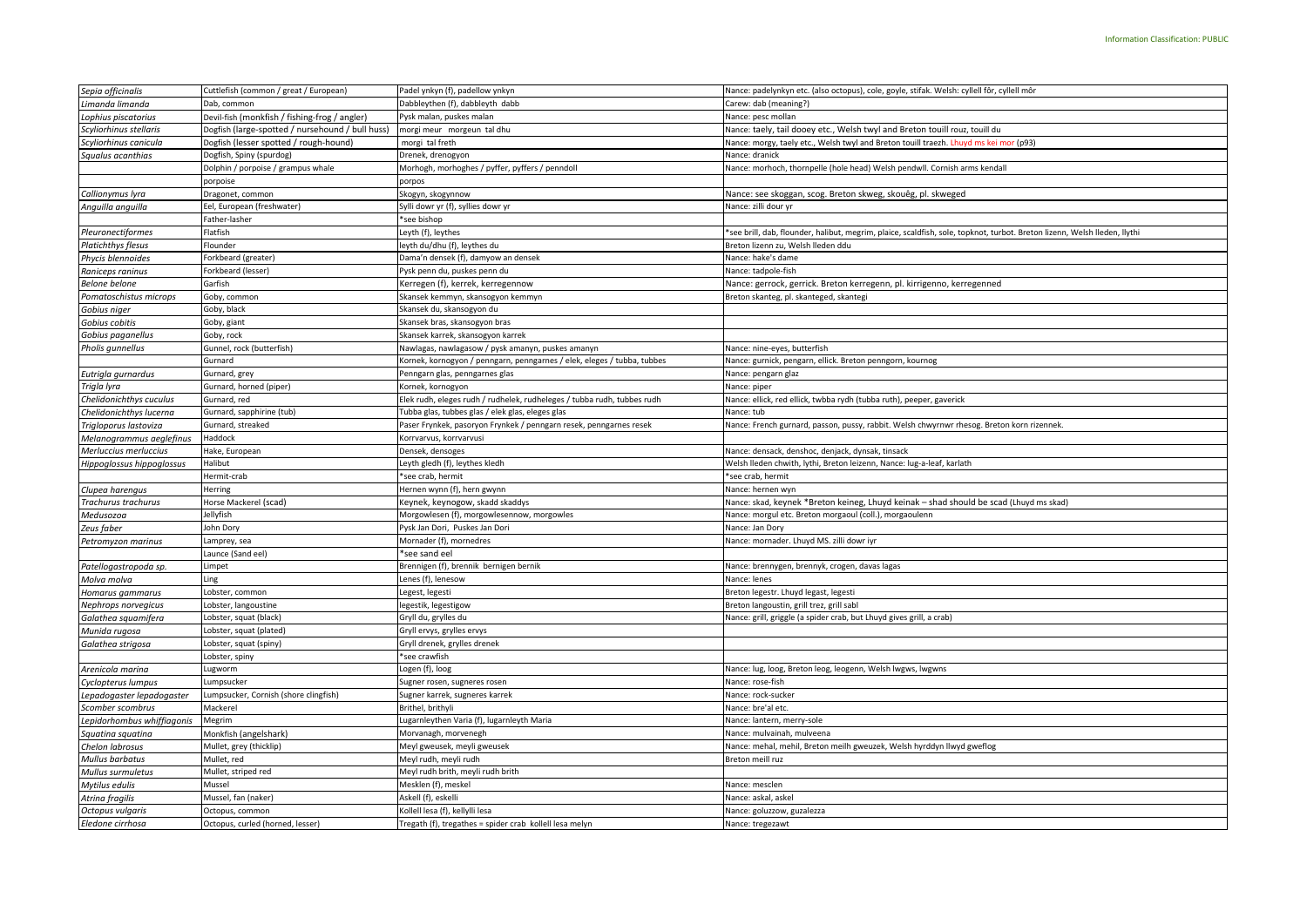| Ostrea edulis                          | Oyster, European flat                | Estren (f), ester Europek estren estren                                     | Vance: estren                                                                                                                   |
|----------------------------------------|--------------------------------------|-----------------------------------------------------------------------------|---------------------------------------------------------------------------------------------------------------------------------|
| Littorina littorea                     | Periwinkle, common                   | Gwighen dhu (f), gwigh du                                                   | Nance: gweean, gweggan. Breton gwionet du, Welsh gwichiad                                                                       |
| Littorina obtusata                     | Periwinkle, flat                     | Gwighen velyn, gwigh melyn                                                  | Breton gwionet melen                                                                                                            |
|                                        | Pike                                 |                                                                             |                                                                                                                                 |
| Esox lucius                            | Pilchard                             | Densek dowr, densoges dowr                                                  | Nance: densack, denshoc dour                                                                                                    |
| Sardina pilchardus                     |                                      | Hernen (f), hern                                                            | Nance: hernen, hern                                                                                                             |
| Syngnathus typhle                      | ipefish, broad-nosed                 | Hwerik dron bras (f), hweriges tron bras                                    | Nance: sea-adder, wherrick, prev-malan, Breton naer vor, Welsh môr-neidr (Welsh chwerig, leisurely, deliberate, gradual, slow)  |
| Syngnathus acus                        | Pipefish, greater                    | Hwerik vras (f), hweriges bras                                              |                                                                                                                                 |
| Syngnathus rostellatus                 | ipefish, lesser                      | Hwerik vyghan (f), hweriges munys                                           |                                                                                                                                 |
| Entelurus aequoreus                    | Pipefish, snake                      | pryv malan pryves malan                                                     |                                                                                                                                 |
| Nerophis ophidion                      | ipefish, straight-nosed              | mornaswydh (f), mornaswedhow                                                |                                                                                                                                 |
| Nerophis lumbriciformis                | Pipefish, worm                       | mornaswydh bryv mornaswedhow pryv                                           |                                                                                                                                 |
| Pleuronectes platessa                  | Plaice                               | Leythen rudh (f), leyth rudh                                                | Nance: plaeth, Breton lizenn ruz, karle, karlizenn, Welsh lleden goch                                                           |
|                                        | Plankton                             | Plankton coll                                                               | Breton plankton, Welsh plancton                                                                                                 |
| Pollachius pollachius                  | Pollack                              | ownek, lowneges / mylwyn, mylwynes (dojel young pollack)                    | Breton: levneg (pollack), levneg du (coley), malaouan (pollack), malaouan du (coley). Louning, lyla cod, meluel, mylwyn (Nance) |
|                                        | oor-cod                              | 'see cod, poor                                                              |                                                                                                                                 |
|                                        | Porpoise                             | Morhogh, morhoghes                                                          | Nance: morhoch                                                                                                                  |
| Physalia physalis                      | Portuguese man o' war                | gwesigen vor (f), gwesigennow mor Research                                  | Welsh chwysigen fôr                                                                                                             |
| Trisopterus luscus                     | Pouting (blind)                      | Bothek, bothoges / lagatter, lagattres                                      | Breton daoulagad braz, bozeg, boheg                                                                                             |
|                                        | Prawn                                | Legestik, legestigow                                                        |                                                                                                                                 |
| Batoidea                               | Ray                                  | Karleyth (f), karleythow / karleythen (f), karleyth, rogha roghys           | huyd MS carlath pl. karleithau (karleithan?)                                                                                    |
| Leucoraja naevus                       | Ray, Cuckoo                          | karleyth nosenow (f), karleythow nosenow                                    | Nance: calamajeena. Nojenow (marks?). Breton karleiz, karleizenn, karleized (common eagle ray)                                  |
| Myliobatis aquila                      | Ray, eagle                           | karleyth dhu (f), karleythow du                                             | Breton kar vle du, karleizenn                                                                                                   |
|                                        | Ray, electric                        | *see torpedo                                                                |                                                                                                                                 |
| Raja microocellata                     | Ray, small-eyed                      | karleyth ol (f), karleythow ol                                              | Vance: owl (ol - trail / track)                                                                                                 |
| Raja montagui                          | Ray, spotted (Montagu's)             | karleyth deyl du (f), karleythow teyl du                                    | Nance: taely, tail dooey etc. See dogfish                                                                                       |
| Raja clavata                           | Ray, thornback (thornback skate)     | karleyth grija (f), karleythow krija                                        | Vance: Karlath, greeja, greeja ray                                                                                              |
| Raja undulata                          | Ray, undulate                        | karleyth donnek (f), karleythow tonnek                                      | Welsh morgath donnog                                                                                                            |
| Ensis magnus                           | Razor fish                           | Kelligen (f), kelligys kellek                                               | Nance: keligen, kelygan. Breton: koutell gamm, kontelleg kamm                                                                   |
| Ciliata mustela                        | Rockling, five bearded               | enn barvus, pennow barvus / pennvagas, pennvagasow bonni (bodni             | Nance: pettifox, pidi vogar                                                                                                     |
| Gaidropsarus vulgaris                  | Rockling, three bearded              | lumsugen (f), plumsugennow / penn barvus, pennow barvus                     | Nance: pedn-borbas, plumzugen, pedn barvas, pedn barfus                                                                         |
| Salmo salar                            | Salmon, Atlantic                     | sowman, sowmans / ehek ehoges                                               | Nance: ehoc, sowman. Lhuyd eaug                                                                                                 |
|                                        |                                      |                                                                             |                                                                                                                                 |
|                                        |                                      |                                                                             |                                                                                                                                 |
| Hyperoplus lanceolatus                 | Sand eel, great                      | Yvynnen vras (f), yvyn bras                                                 | Breton ivinenn, Nance: vidnan<br>Breton ivinenn, Nance: vidnan                                                                  |
| Ammodytes tobianus                     | Sand eel, lesser (sand lance)        | Yvynnen/yvydnen vyghan (f), yvyn munys                                      |                                                                                                                                 |
| Scomberesox saurus                     | Saury, Atlantic (skipper)            | Halahow, halahowes                                                          | Nance: skipper, hallyhoe. Breton lammig, balahou, pl. balahoued                                                                 |
| Arnoglossus laterna                    | Scaldfish, Mediterranean             | Lugarnleythen vyghan (f), lugarnleyth munys lugarnleyth lugarnleythes       | Vance: lantern-fish                                                                                                             |
| Pecten maximus                         | Scallop                              | Krogen Sen Jamys (f), kregyn Sen Jamys                                      | Breton: krogenn Sant Jakez                                                                                                      |
| Chlamys varia                          | Scallop, black (variegated)          | Krogen dhu (f), kregyn du                                                   | Breton: petonenn zu                                                                                                             |
| Holothuria forskali                    | Sea cucumber, black (cotton spinner) | Gelvor du, gelvores du                                                      |                                                                                                                                 |
| Hippocampus guttulatus                 | Sea-horse                            | Morvargh, morvergh                                                          | Breton morvarc'h                                                                                                                |
| Aeolidia papillosa                     | Sea-slug, common grey                | Morvelhwen (f), morvelhwennow / melhwesen vor (f), melhwes mor              | Breton melhwedenn vor                                                                                                           |
| Janthina janthina                      | Sea-snail, violet                    | Melhwesen las (f), melhwes glas                                             | Breton: melhod glaz                                                                                                             |
| Echinus esculentus                     | Sea Urchin                           | Morsort, morsortes / sort mor, sortes mor                                   | <b>Nance: zart</b>                                                                                                              |
| Pinnipedia                             | Seal                                 | Reun, reunes, reunyon / leuvor, leuvores                                    | Vance: leuirgo, run, tahwa (Lhuyd MS. Tawha)                                                                                    |
| Phoca vitulina                         | Seal, common (harbour seal)          | Leuvor gogow, leuvores gogow leugh ogo                                      | Nance: leuirgo. Breton: leuevor, leue mor. Welsh: morlo                                                                         |
| Halichoerus grypus                     | Seal, grey                           | Reun loos, reunes loos, reunyon loos                                        |                                                                                                                                 |
|                                        | Shad                                 | *see allis shad                                                             |                                                                                                                                 |
| Selachimorpha                          | Shark                                | Morvleydh, morvleydhi                                                       | Breton & Welsh                                                                                                                  |
| Cetorhinus maximus                     | Shark, basking                       | Morvleydh pergherin, morvleydhi pergherin                                   |                                                                                                                                 |
| Prionace glauca                        | Shark, blue                          | Morgi glas, morgeun glas                                                    | Vance: blue dog. Welsh: morgi glas                                                                                              |
| Lamna nasus                            | Shark, bottle nosed (porbeagle)      | Porbugel, porbugeledh                                                       | Vance: porbeagle, toper. Breton: top                                                                                            |
| Mustelus mustelus                      | Shark, smooth-hound                  | Teylwreg (f), Teylwragedh                                                   | <b>Nance: wreak</b>                                                                                                             |
| Alopias vulpinus                       | Shark, thresher                      | Lowarn mor, lewern mor / morlostek, morlostogyon                            | Nance: sea-fox. Breton: louarn mor                                                                                              |
| Galeorhinus galeus                     | Shark, tope                          | Morast (f), moresti                                                         | Breton: morc'hast                                                                                                               |
| Teredo navalis                         | Ship worm (toredo)                   | Tarder mor, terder mor                                                      | Vance: auger-fish                                                                                                               |
| Crangon crangon                        | Shrimp, common                       | Bibyn bubyn, bibynes bubyn                                                  | Nance: beeban booban, beevin bovin                                                                                              |
| Dipturus batis                         | Skate, common                        | karleyth dalverr (f), karleythow talverr                                    | Nance: talver                                                                                                                   |
| Dipturus oxyrinchus<br>Rostroraja alba | Skate, long-nosed<br>Skate, white    | karleyth vinek (f), karleythow minek<br>karleyth wynn (f), karleythow gwynn | Nance: minnick                                                                                                                  |